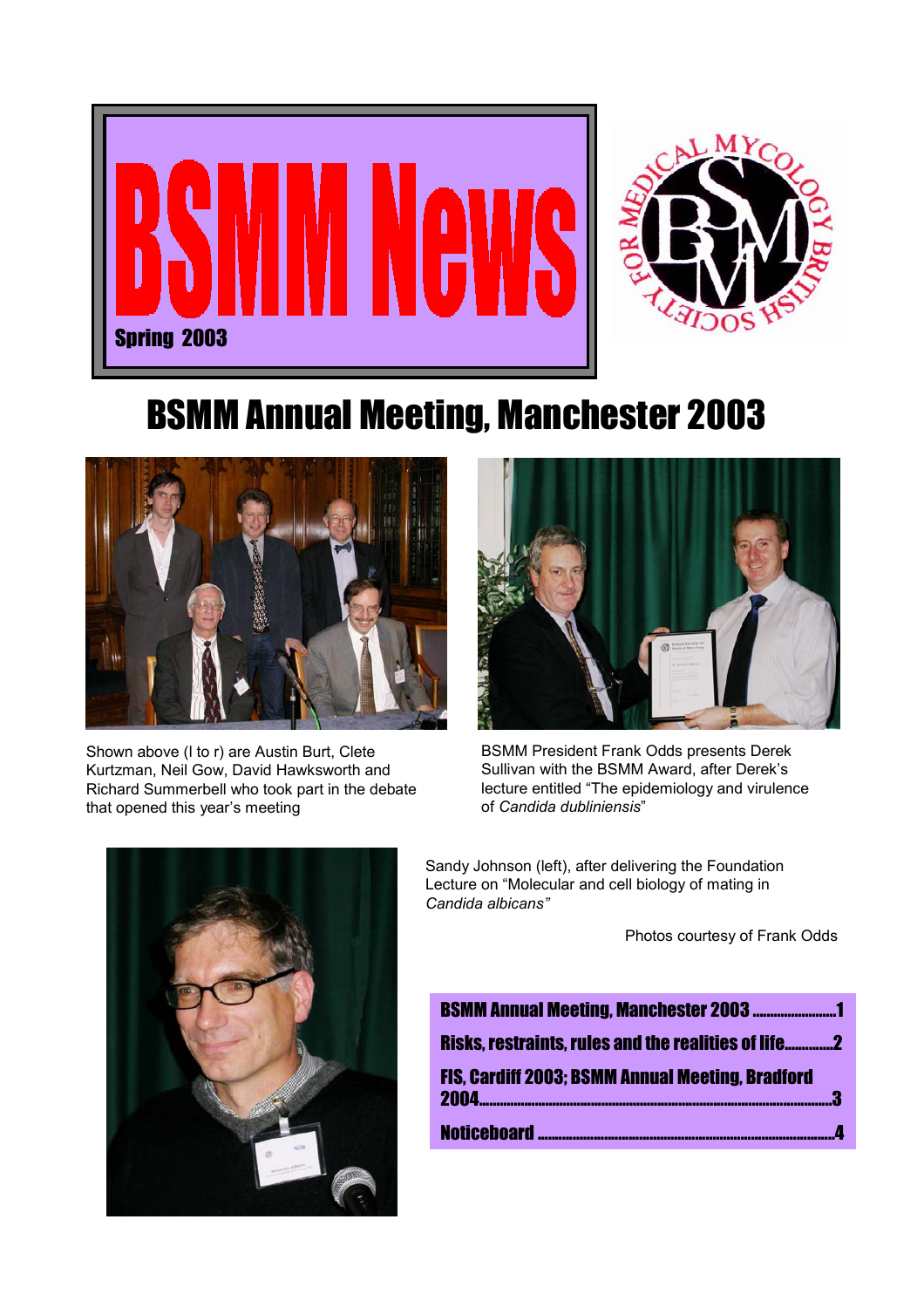# Risks, restraints, rules and the realities of life

Not so long ago our Government — or was it just the Prime Minister? — came up with the bright idea of dealing with antisocial behaviour on the streets by means of a law that permitted the police to march miscreants to the nearest cash machine to pay on-the-spot fines. The idea was scrapped as unworkable, but I mention it because it is such a dazzling example of the way our society tends to react to problems by passing new laws and implementing new constraints on our behaviour.

It could be argued that the main role of government is to fine-tune legislation to remove every possible unfairness, inequality and risk from our lives. At the level of crashes involving public transport, this means that causes are tracked down and procedures implemented to prevent recurrence. When a doctor serially bumps off hundreds of his patients, it means that a new bureaucracy is set up to monitor death rates per GP to pick up another Harold Shipman in the making. When people wish to sing or play music in premises open to the public, it means that local councils enforce a law requiring a paid licence for the activity.

After the sing-song at this year's BSMM meeting, a colleague asked me, not entirely in jest, if the War Museum North had obtained a music licence for us to undertake this activity. Our Government, represented by Culture Minister Kim Howells, is seeking to replace the archaic Public Entertainments Licensing legislation with a new bill that puts the annual BSMM sing-song into a position where we may find ourselves silenced by a hotel, hall or other venue that has not complied with the new Music Licence red tape.

The old law was daft enough. It stipulated that a licence is required for premises selling alcohol where more than two people perform music. That's why you seldom see trios, quartets or larger groups of musicians playing in pubs where music is an occasional, rather than a regular activity. The new law does away with the "two-in-a-bar" rule but instead of liberalizing things it makes them worse by extending the licence requirement to "any place". The intention — apart from that of raising revenue — is to reduce antisocial behaviour. Yes, that's right, our sing-songs could be so construed since any form of live music requires a licence.

The march of progress via constraining legislation already had an impact on our professional lives as mycologists. One example concerns laboratory safety. In the wake of two instances in the 1970s where people died of smallpox contracted by the virus's escaping from inadequately contained laboratories, our present system of microbial hazard containment came urgently into being. During the last 30 years there has been increasing harmonization of regulations regarding the handling of "infectious" microbes in laboratories. We now have four "containment" categories, defined by the Government's Advisory Committee on Dangerous Pathogens (ACDP) according to the severity of the infections they cause and the availability of successful treatment, not by the actual risk of a laboratory worker contracting the diseases.

At containment levels 3 and 4, these categories seem reasonable. Fungi at level 3 all have a documented history of causing laboratoryacquired infections, some of them fatal. However, most of us working with fungal pathogens in the UK handle *Candida* spp., *Aspergillus* spp., *Cryptococcus neoformans* and dermatophytes. To those of us with knowledge and experience of these fungi the risk to personnel is probably perceived as minor, and slightly different for each of these types. For example, one should worry about the risk of inhalation of *Aspergillus* conidia in the laboratory by someone who may have a respiratory allergy, while inhalation of a *Candida* species or a dermatophyte is both unlikely and not a known hazard anyway.

Our knowledge and experience count for nothing, however, nor does the absence in the literature of case reports of mycoses due to Group2 fungi acquired in the laboratory. The *law* requires us to implement the everburgeoning requirements for work at Containment Level 2, and our institutions expect us to comply with the law to protect themselves against costly legal actions. The ACDP continues to add more species to the list and to extend the rules for protective clothing, work surface specifications and containment requirements for waste disposal for Hazard Group 2 organisms. Ultimately, the endless addition of new requirements reaches a point where we feel sensible precautions have gone further than they need, and we lose respect for the rules.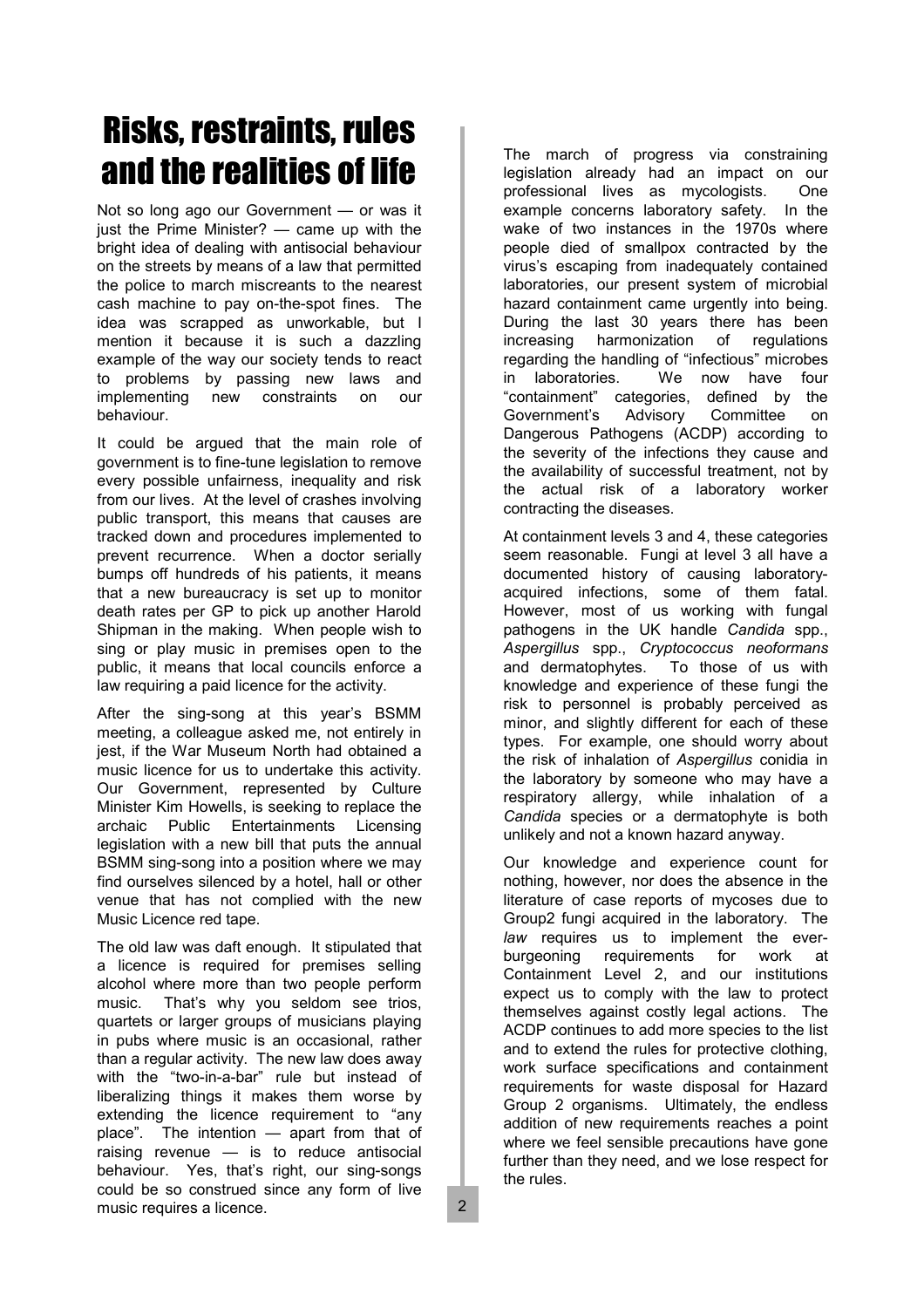As more and more legislation in our professional and personal lives generates increasing paperwork and bureaucracy (and ever more "managers" to oversee it) we might stop to reflect: how much real improvement can be measured as a consequence? Have we minimized the risk of air crashes by introducing standardized maintenance and flying procedures? Do we have better health care thanks to the many elaborate and expensive procedures in place to avoid medical mistakes and malpractice? Did we previously have a serious risk of laboratory-acquired *C. tropicalis* infections that has now been taken away? Is life improved by having official procedures to regulate and licence a group of people singing songs round a piano? The answer to some of these questions is undoubtedly "yes"; for others the benefits are less obvious. When rules don't reduce real-life risks, or solve real-life problems, shouldn't there be a mechanism to relax or remove them?

Frank Odds

## Federation of Infection **Societies** November 19-21st, 2003 Cardiff

This year's meeting of the Federation of Infection Societies (FIS) will take place in Cardiff from November 19th-21st. This is the 10<sup>th</sup> Anniversary meeting of FIS and the first time that the meeting has been held in Cardiff.

Available as part of the meeting is the British Infection Society / Janssen-Cilag Travel Bursary. This is awarded to the best oral or poster presentation to enable the recipient to attend and/or present at an international meeting that has a significant mycological content. It can also be used for travel as part of a project on a mycological topic. The value of the award is £600. Further information on the meeting can be obtained from the FIS website at www.fisconferences.com

## BSMM Annual Meeting, Bradford 2004

In 2004 the BSMM Annual Scientific Meeting will be in Bradford. Bradford is a large (and, unusually for UK cities) still growing city with a long history. The city now has it's own unique flavour, with the remains of successive waves of immigration leaving their mark (for example, German film makers came to 'Little Germany' for it's interwar Germanic atmosphere). The textile industry has come and is going. For those interested in more modern art, the Hockney Gallery at Salt's Mill is worth a visit (I prefer the restaurant and the Titus Salt's Mill complex). For Bronte addicts you can even buy a Lawnmower at Haworth's 'Bronte Lawnmower Centre'. The local cuisine (?) is excellent and Yorkshire beer is renowned.

The meeting will be based at the University, which is near the centre of the city. Access is easy from the Railway Stations. Those from further afield can travel easily in from Leeds-Bradford Airport. For the impecunious, there will be accommodation in the University, and for the fat cats there are Hotels very close by. The meeting will return to the Monday (full day) /Tuesday (half day) format, with plans for the dinner to be in the Photographic Museum. On Sunday evening we will have a curry.

The Symposium will have a theme of Host-Fungus Interaction. There will be plenty of 'space' for free papers, but I hope the meeting will interest both clinicians who've noticed all therapeutic trials are basically the same (better than the last one?), and those who have noticed that fungi interact with something other than primers (microarrays?).

Me? I'm an infectious diseases physician at Bradford Royal Infirmary. I have a long interest in invasive fungal infections (I blame Chris Kibbler), which since coming to Bradford has moved away from what most would see as immunocompromised patients to the more complex invasive disease that is characteristic of OiB (only in Bradford). Otherwise, there are the nice people in Leeds (Ruth, Richard & Dick). And finally, if you fall ill you can be reassured that the Infirmary is a Three Star Hospital.

Paul McWhinney